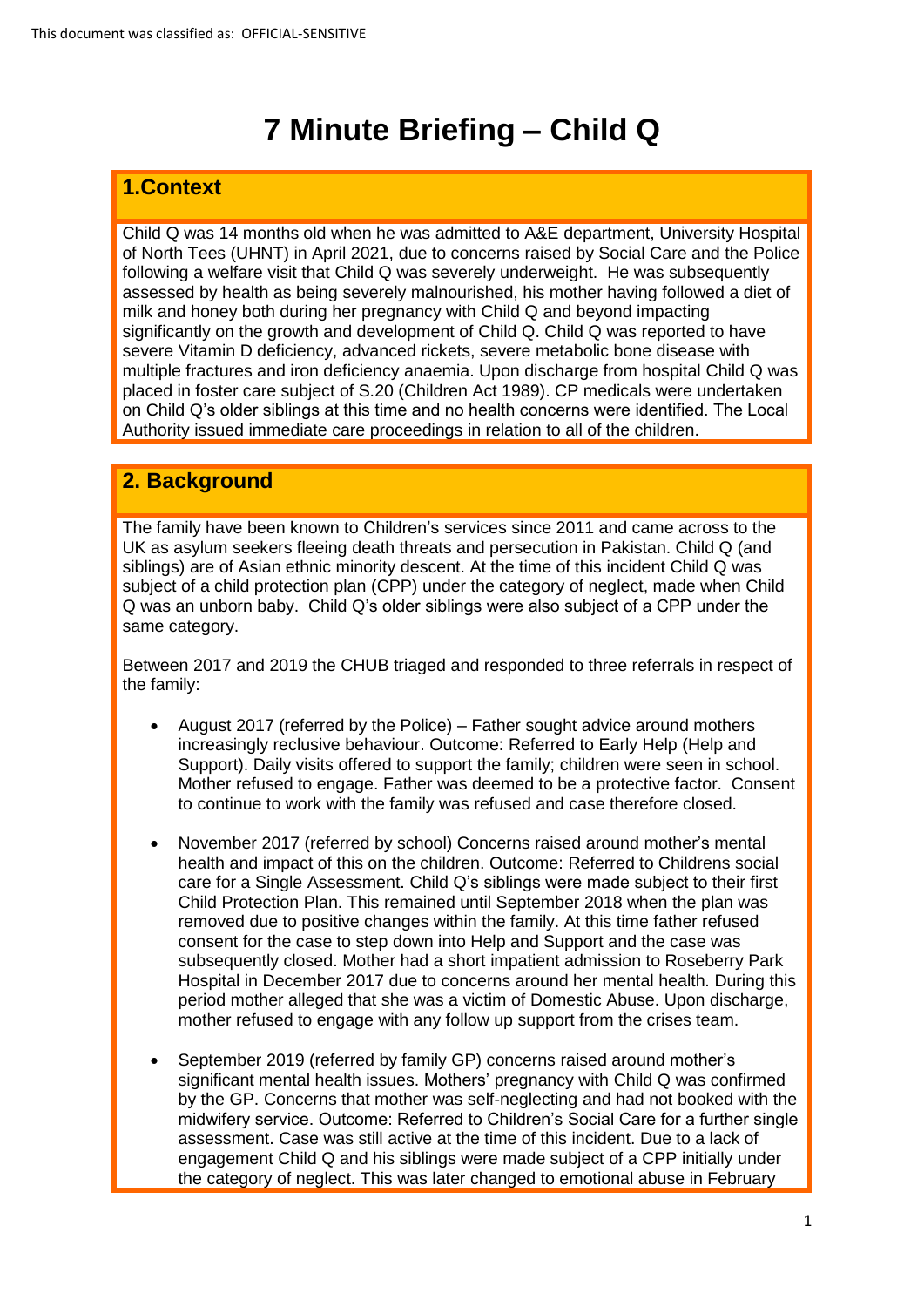2020. (This was the siblings second CPP). Throughout this period concerns were shared by professionals around a lack of any meaningful engagement by parents who agreed to only limited access to the children. Mother refused to allow any health professional to examine Child Q and he did not receive any immunisations. Case was escalated into the Public Law outline process (PLO) with a view to apply for a child assessment order if engagement by parents did not improve. Slight improvement meant that the case was not escalated.

- In October 2019 concerns were again raised by professionals in relation to mothers' mental health. She had become increasingly reclusive, had not left the house for three years and was aggressive in nature. During this period three mental health Act assessments were completed with them all reaching the same conclusion – there was no evidence to support detention under the Mental Health Act and mother was not willing to voluntarily work with mental health services.
- In August 2018 police attended the family home following an anonymous call that a child could be heard crying for approximately 20-30 minutes. Police attended; mother initially refused to answer the door. Armed Response assisted with entry. No concerns shared by the police.
- In April 2019 a further anonymous call was made to the police raising concerns around a child screaming in the home. Mother refused to engage with Officers and locked herself in the bathroom. Information shared with the CHUB.
- In August 2019 police attended the home following a report of an altercation between mother and the children's uncle. Father reported that this aggressive behaviour was normal for mother. This incident was not reported to the CHUB.
- In February 2020 a MARAC referral was made by Stockton Mental Health Crisis team due to mother disclosing fifteen years of physical and sexual abuse. Referral declined due to minimal information submitted on the referral form.
- In March 2020 Police assistance was requested to support the Social Worker to enter the family home in order to undertake a statutory CP visit. Child Q seen, and no concerns raised.
- In April 2020 Police Assistance was again requested to support the Social Worker to enter the family home. Mother had barricaded herself into the bedroom with Child Q and refused to allow any professional to examine the child. It was obvious to professionals in attendance that Child Q presented as very underweight and malnourished. Police Protection was taken and Child Q was removed from mother's care and taken to A&E UHNT.

# **3. Findings**

- Recognition that this case had many different layers of complexity relating to culture and religion, mental ill health, indicators around Domestic and Sexual abuse and potential historic trauma experienced in Pakistan
- Lack of acknowledgement or full understanding of the impact of the above on the children
- Challenges brought about as a direct result of the pandemic and lockdown restrictions. Not all partners were undertaking home visits or having direct contact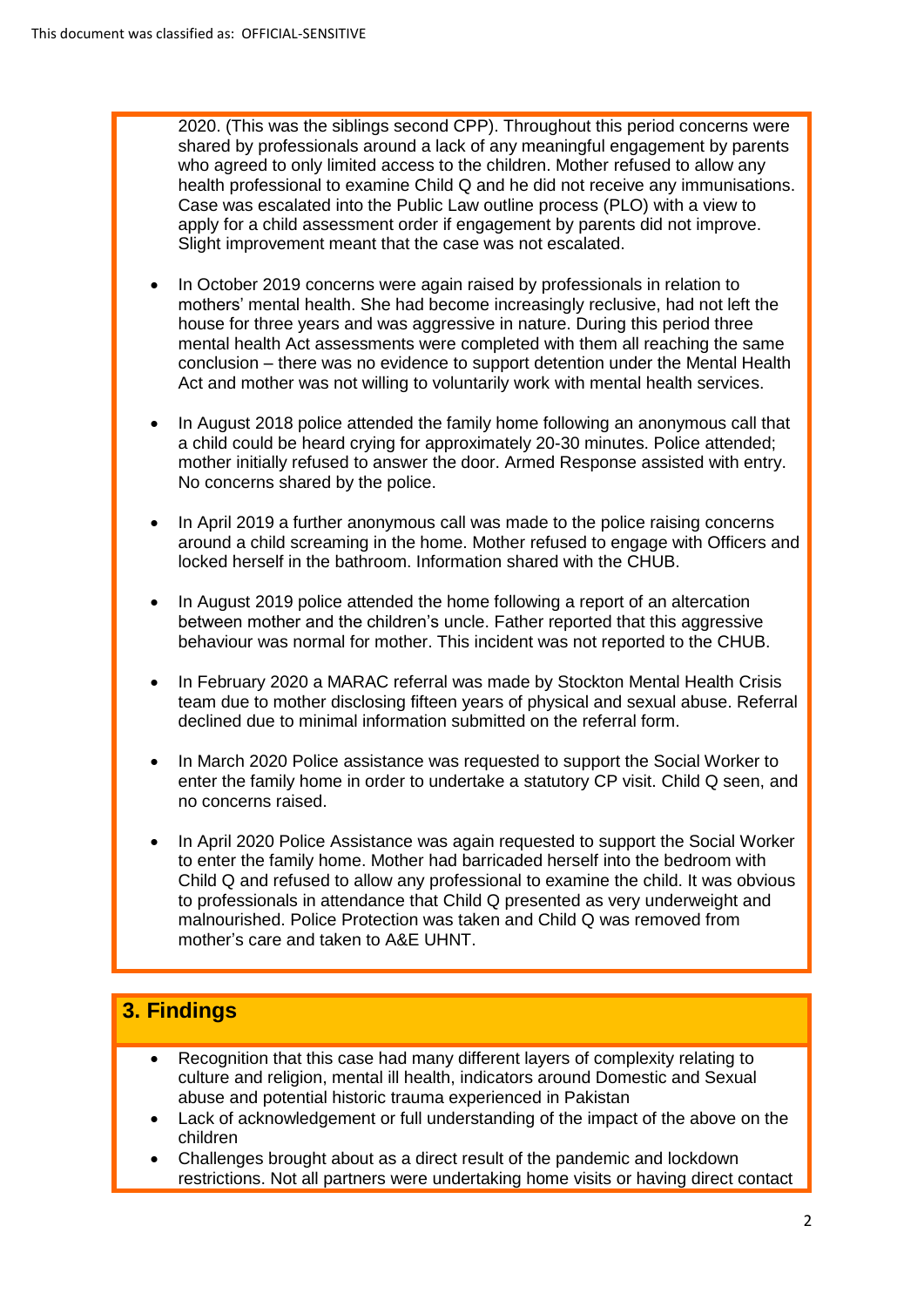- There was an over reliance on father to provide information and highlight concerns to professionals
- There was an over optimism demonstrated whenever slight improvements or engagement was made
- Evidence that assumptions were made of the older siblings being 'Okay' and professionals therefore assuming Child Q 'must be Okay'
- Professionals being at a loss of how to proceed when consent is refused/there is a lack of engagement and how to escalate in complex cases
- A lack of consideration/full understanding of the cultural and religious beliefs and professionals lack of confidence in challenging beliefs where there are potential safeguarding concerns
- Potential missed opportunities for information sharing and making referrals to agencies for specific support
- Decisions being made without full information being known
- Lack of holistic assessments to inform understanding around cumulative risks
- Acceptance/challenge The threshold for care proceedings not being met and how professional challenge can be supported and encouraged.
- The need for expertise in managing complex cases involving Black and minoritized (BME) families with multiple vulnerabilities
- Lack of Domestic Abuse awareness and risk management asking Domestic Abuse questions, recognising the risks and indicators especially surrounding cultural issues and abuse within BME communities.

A Local Child Safeguarding Practice Review has been undertaken and the report now published. An action plan is in the process of being developed.

# **4. Learning**

- Over optimism
- Lack of professional challenge particularly in relation to the decision not to initiate care proceedings
- Lack of professional curiosity
- Poor information sharing
- Cumulative vulnerabilities were not considered
- Assessments were not holistic in nature
- Lack of understanding around the impact of religious and cultural issues
- Difficulties and need for specialist support when dealing with complex cases
- What to do when cases are 'stuck' or engagement from families is poor.

## **5. Recommendations**

- Staff to receive training which specifically triggers and recognises disguised compliance, domestic and honour-based abuse (HBA), trauma, culture and faith
- Multi agency supervisions to be introduced when dealing with complex cases
- Implementation of a programme of champions/specialists around certain fields such as HBA
- Improve understanding around vulnerabilities using a whole family approach with BME and diverse groups